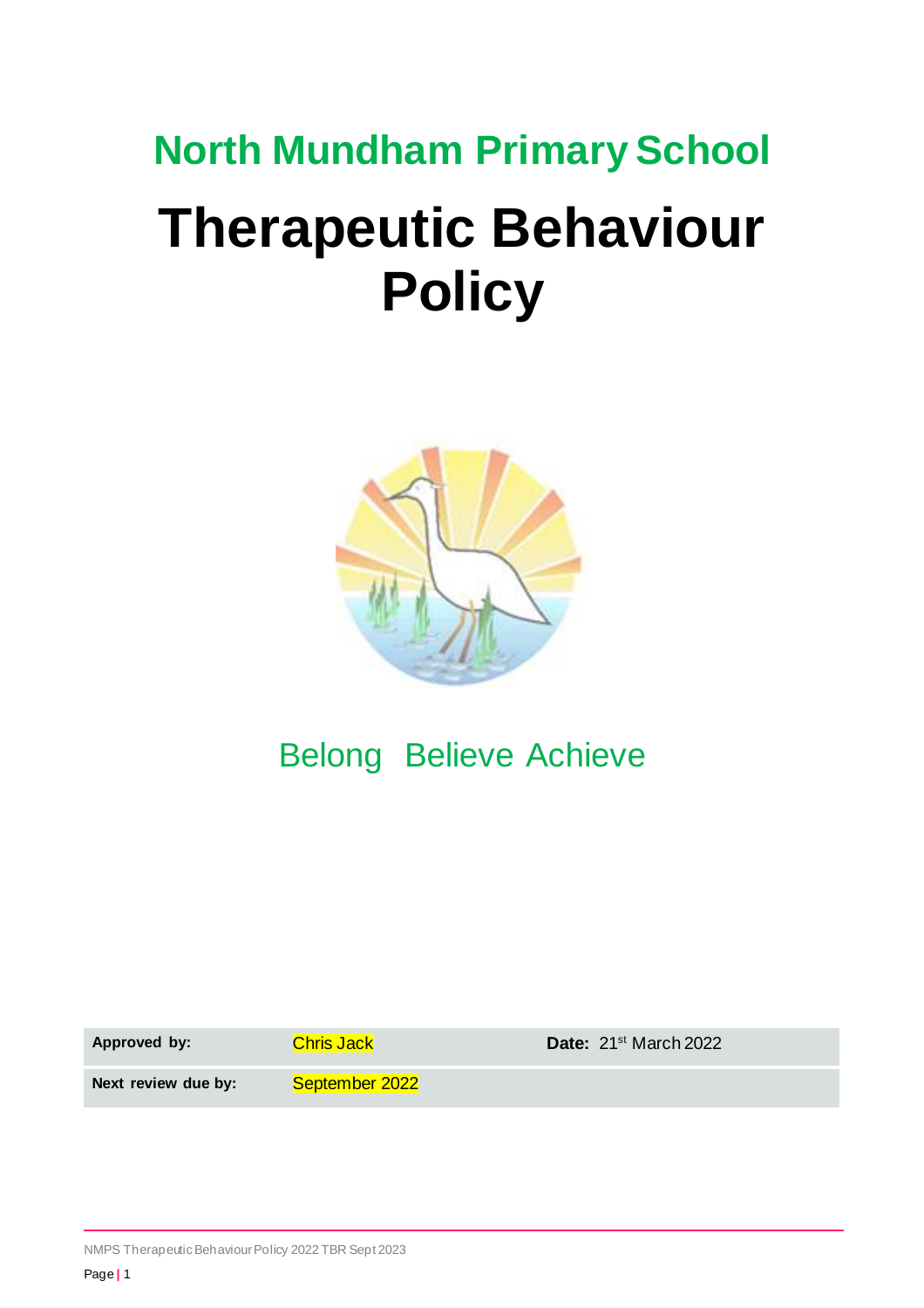## **Contents**

|    | Area of policy                            |                |
|----|-------------------------------------------|----------------|
| 1. | Purpose of Policy                         | $\overline{2}$ |
| 2. | What is Therapeutic Thinking?             | 3              |
| 3. | <b>Policy Principles</b>                  | 3              |
| 4. | Aims of the Policy                        | $3 - 4$        |
| 5. | How we can teach behaviour                | $4 - 5$        |
| 6. | Roles and Responsibilities                | $5-6$          |
| 7. | Types of Behaviour                        | $6 - 8$        |
| 8. | Managing antisocial behaviour             | 9              |
| 9. | Reporting behaviour incidents             | 9              |
|    | 10. Exclusion                             | 9              |
|    | 11. Use of Reasonable Force               | 9              |
|    | 12. Partnership with Parents              | 9              |
|    | 13. Monitoring, Assessment and evaluation | 9              |
|    | 14. Links with other Policies             | 10             |

| List of appendices                      | Page      |
|-----------------------------------------|-----------|
| 1- Restorative practice conversation    | -11       |
| 2. Flow Chart for antisocial incidents  | 12        |
| 3 Reinforcing prosocial behaviours      | 13        |
| 4 Consequences of antisocial behaviours | 14-15     |
| 5 Therapeutic Tree                      | 16        |
| Therapeutic plan                        | $17 - 18$ |

## **1. Purpose of the policy**

This therapeutic behaviour policy should be the plan for the majority of children. In addition to this, some children may require a Therapeutic Plan to formalise strategies that are specific to their needs and may differ from the policy. Others may need a more flexible and dynamic approach at times of high anxiety, change or in specific circumstances.

At North Mundham we believe that every child has the right to safely **belong** to our whole school community, to **believe** in themselves and to **achieve** both what they are able to and what they want to.

Our policy is underpinned by the principles of **Therapeutic Thinking.**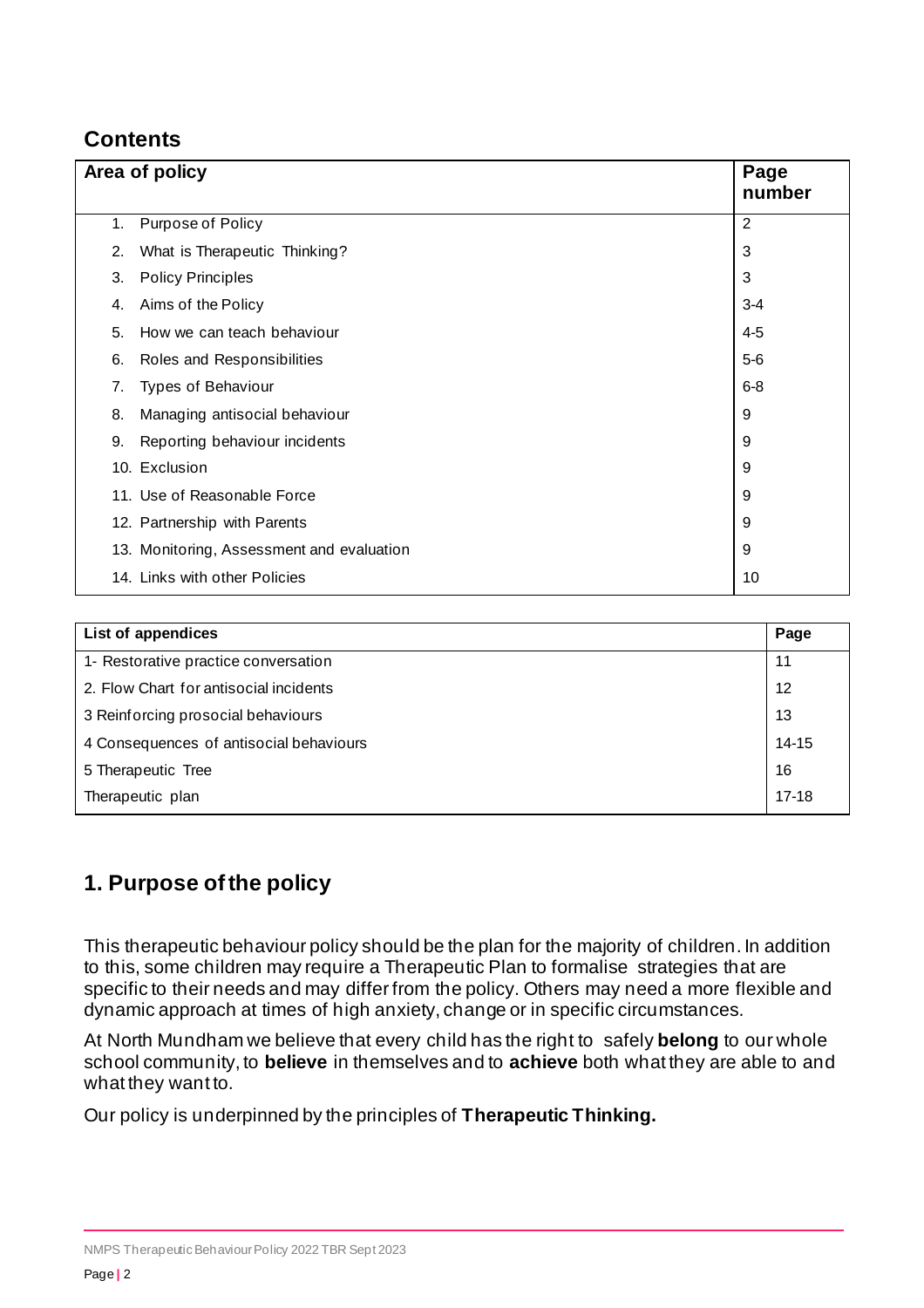## **2. What is Therapeutic Thinking?**

#### **An approach to behaviour that prioritises the prosocial experiences and feelings of everyone within the dynamic.**

#### **When we use a therapeutic approach;**

- We analyse behaviour rather than moralise about it.
- We look for the root causes from feelings and experiences rather than blanket behaviourist theory.
- We model therapeutic and restorative practices with all children, school adults, parents and visitors.
- Our language is chosen carefully from universal scripts to be outcome and resolution foc used rather than emotive.

At North Mundham we are very focused on reinforcing positive behaviour. We believe that:

*Positive experiences create positive feelings.*

#### **A school Dynamic:**

A school dynamic is everyone affected by the school or establishment supporting the child. At the centre of a school dynamic are those people who are there all the time, including staff and children. The centre of the dynamic ripples out to include parents, extended families, carers, governors, the local community, occasional visitors etc. Every child has a dynamic, every member of staff, every class and every school.

Relationships are key to the dynamic. The relationships people have with each other and the study of how these relationships can change helps us to understand the dynamic. The way in which people react to each other in a particular situation can also affect the dynamic. The interactions of people when they are grouped with others through either choice or circumstance have an impact on the dynamic.

## **3. Policy Principles**

This policy is based on the rights, responsibilities and needs of individual and groups of pupils;

- We all have the right to feel safe
- We all have the right to work and learn
- We all have the right to be respected
- We are all responsible members of our school community

## **4. Aims of this Policy and the Therapeutic Approach at North Mundham Primary School**

- To promote the inseparable link between teaching, learning and behaviour.
- To improve staff confidence and safety in applying a therapeutic approach within their class dynamic.
- To support the inclusion of those pupils with difficult or dangerous behaviours .
- To ensure the positive environment for safe learners.
- To reduce and eliminate exclusions.
- To support consistency for services within West Sussex.

We provide pupils with what they need to succeed in their learning. We endeavour to create a culture which inspires a love of learning through emotional and social intelligence and a responsibility of self-discipline and respect for others. This is reflected in our Schools' vision: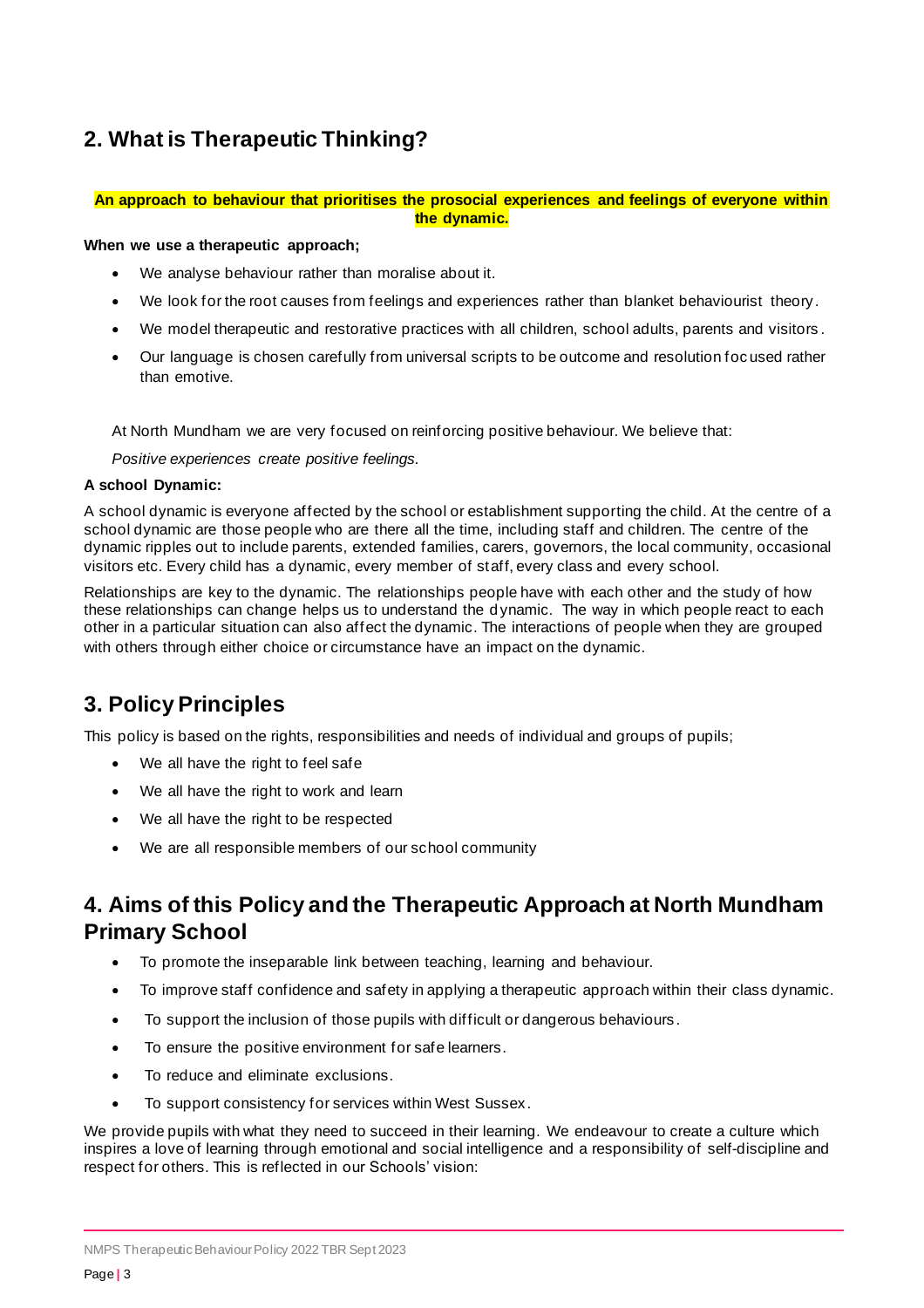#### **Belong, Believe, Achieve**

**Integral to the foundation of this policy is the understanding of Equality and that all pupils deserve the chance to achieve success.**



**Equality** is treating everybody the same. Equality aims to promote fairness, but it can only work if everyone starts from the same place and needs the same help.

**Equity** is giving everyone what they need to achieve success. At North Mundham we advocate for each child to receive the resources, experiences, appropriate interventions and support in their learning achieve their full potential.

Equity = Equality.

## **5.How can we teach behaviour?**

*External discipline is controlling behaviour …Internal discipline is teaching behaviour. To create change we need to understand, not simply suppress, the behaviour*

It is vital that we support children to understand their behaviour and the impact that it has. At North Mundham we will aim to do this in the following ways:

- **Relationships** By establishing and promoting strong relationships between adults and children. When adults invest in positive relationships, pupils will want to behave because of the quality of their relationship with adults and the trust that has been built up.
- **Role modelling** for example, playing alongside children, demonstrating polite behaviours and language
- **Consistency**
- **Routines**
- **Prioritsing and recognising Prosocial behaviours- see appendix 3**
- **Planning alternatives to antisocial behaviour**
- **Consistent feedback and recognition to both prosocial and antisocial behaviours**
- **Comfort and forgiveness-** so the child knows it is the behaviour that is the behaviour not the person that is the problem.
- **Ignoring-** unsocial and low level behaviours where possible rather than giving them attention.
- **Positive language**
- **Restorative Practice- see appendix 1**

We manage the development of internal discipline to gradually replace external discipline – using an approach based on self-direction and self-motivation to replace control measures such as bribery, punishment and control. We have no public methods of tracking behaviour that risk creating negative feelings – children can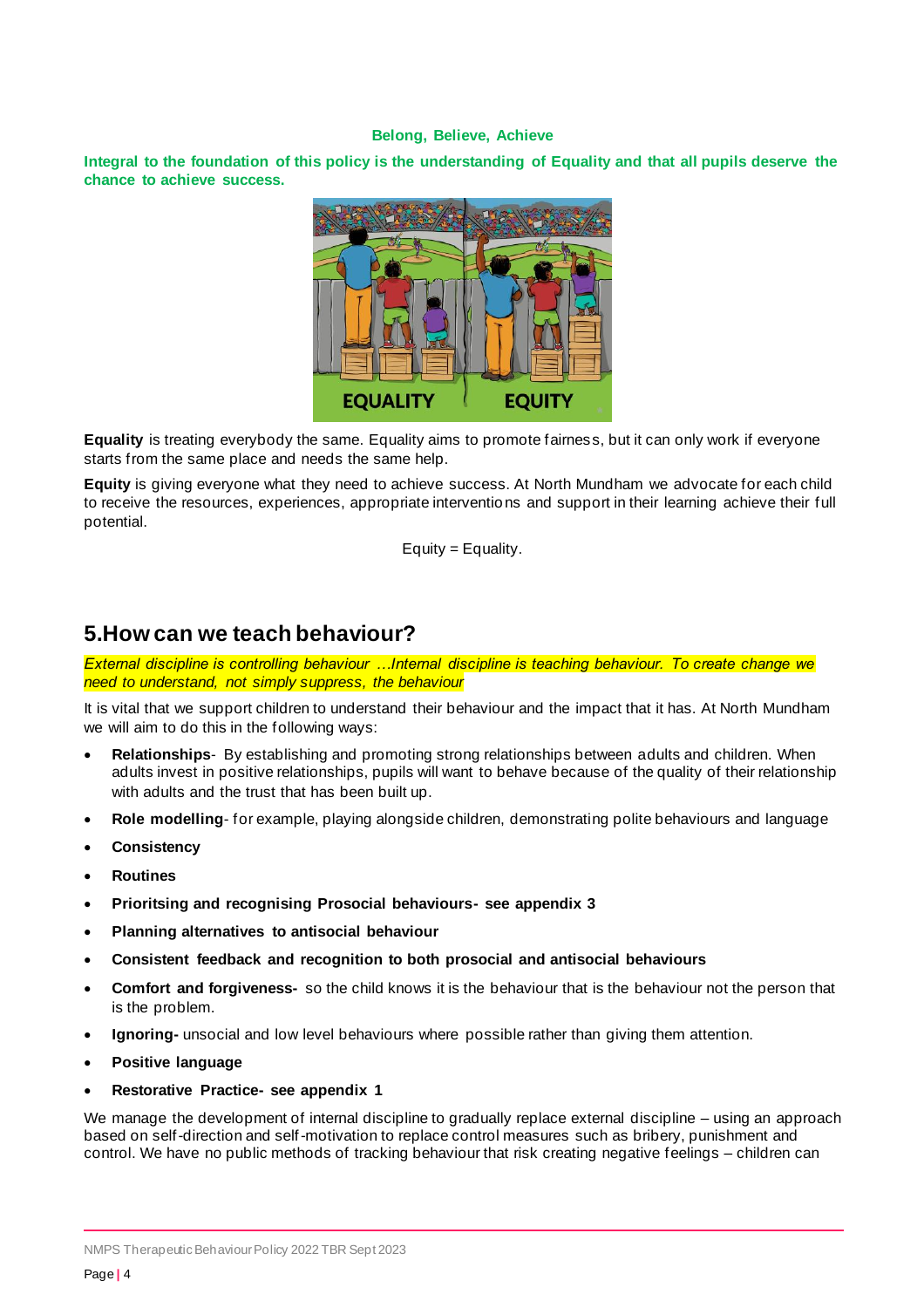not publicly see the judgement of staff and we have adopted private levels of praise. Predominantly children expect feedback and verbal recognition or support (visual reminders such as stickers/certificates are private and not given publically to compare).The 'teaching' of behaviour is integral to all teaching practices and is also more discretely taught within the school's PSHCE programme (Jigsaw).

## **6. Roles and Responsibilities**

Everyone is responsible for:

- Being positive role models.
- Ensuring that they are fully aware of the therapeutic behaviour approach that is expected in the school.
- Creating a calm and well-ordered environment for teaching and learning and promoting a pride in it.
- Establishing and maintaining high expectations at all times and praising when expectations (however small) are reached or exceeded.
- Creating an atmosphere whereby pupils and adults are treated as individuals whose rights, values, beliefs and cultures are respected.
- Ensuring they strive to develop positive working relationships with all members of the school community by demonstrating mutual respect and tolerance.
- Recognising bullying and unkindness when they occur and taking the necessary steps immediately to deal with unacceptable conduct in a constructive manner (see Anti-Bullying Policy).
- Consistently promoting pro-social behaviour: "treat others as we would like to be treated".
- Facilitating learning about relationships and behaviour.
- Trying different approaches to therapeutic behaviour principles to meet the needs of individual children.

## **The Governors and Headteacher are responsible for:**

Monitoring and Evaluating the impact of the Policy.

## **The SLT are responsible for:**

- A positive school ethos by establishing a happy, safe, secure and well-maintained school environment.
- Ensuring that no pupil will be discriminated against race, religion, culture or other individual need and ensuring the safety of all.
- Regular and clear communication with parents about the role they are expected to play in the development of their child's behaviour at school.
- Effective monitoring and review of therapeutic behaviours throughout the school.
- Recording and monitoring incidents of a serious nature, taking steps to ensure that they do not reoccur.
- Regular training on a whole school basis and for individuals both as part of the school's induction process and as part of an individual's training needs.

#### **The staff are responsible for:**

- Using positive therapeutic behaviour techniques to encourage socially responsible behaviour.
- Pro-actively seeking ways to avoid difficult and dangerous behaviours arising through priming children about expectations and pre-empting, where possible, when situations may arise.
- Recognising and valuing the needs of individual pupils according to social and academic ability and aptitude to enable them to achieve their full potential.
- Ensuring that children behave in a way that is safe for themselves and others by taking action to prevent accidents and difficult/dangerous behaviours before they occur (e.g. stopping a 'silly' game from continuing) both in the classroom and playground.
- Enabling pupils to take an increasing responsibility for their own learning and conduct.
- Implementing behaviour guidelines using the school systems for rewards and consequences taking consistent and firm action to prevent one pupil from taking away another pupil's right to learn or feel safe.
- Ensuring there is effective supervision of all pupils at all times (i.e. 'walking ' the playground and ensuring pupils are not left anywhere without supervision).
- Providing opportunities for pupils to share their beliefs of what is acceptable and unacceptable behaviour and creating a class charter/code of conduct which will permeate to whole school practice in the shape of "Rights and Responsibilities" (this needs to be re-enforced each half term or whenever appropriate).
- Liaising with parents about matters which affect their child's happiness, progress and behaviour by keeping the parents well informed and attending meetings when requested.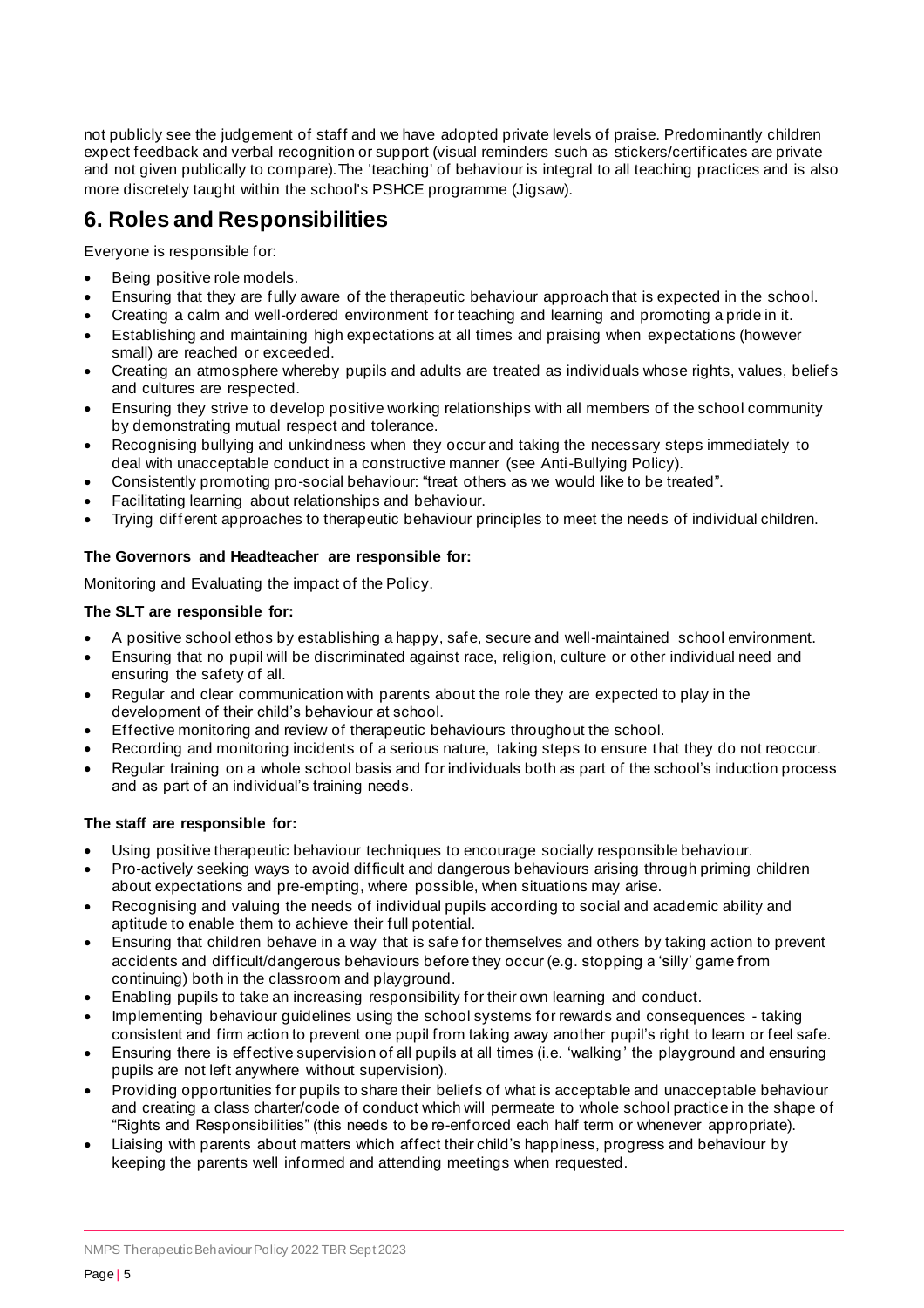- Planning a programme of Religious Education and PSHE (including Jigsaw) to promote prosocial behaviour.
- Ensuring Jigsaw activities are used regularly and robustly to avoid difficult and dangerous behaviours, to help children learn how to behave appropriately in social environments and how to deal with difficult and dangerous behaviours.
- Ensuring that new pupils understand the procedures and guidelines that are in place.
- Recording serious incidents on Edukey on a daily basis, where a child's behaviour is deemed to have a serious effect on themselves and others

#### **Parents are responsible for:**

- Accepting, contributing and supporting the school's codes of behaviour and therapeutic approach for staff and pupils.
- Accepting responsibility for the conduct of their children and offering encouragement or sanctions when appropriate.
- Agreeing to and signing the Home School Agreement when their child joins the school.
- Liaising about matters which affect their child's happiness, progress and behaviour by keeping the school well informed about situations at home that could affect their child's behaviour in school and attending meetings when requested.

#### **Pupils are responsible for:**

- Following school rules and guidelines.
- Becoming increasingly responsible for the school environment and for their own learning and behaviour.
- Taking responsibility for their own actions and knowing the consequences they will have.
- Showing respect for each other and for each other's property and resources as well as for school property.
- Taking a pride in their learning, actions and appearance.
- Valuing each other's opinions.

## **7. Types of Behaviour**

#### **Prosocial**

Relating to behaviour which is positive, helpful, and intended to promote social accept ance. Prosocial behaviour is characterised by a concern for the rights, feelings and welfare of other people. Behaviour which benefits other people or society. Prosocial behaviour can be defined as the 'absence' of antisocial behaviour. Examples; The best examples are demonstration of the ethos of our school;

**Our Belong, Believe and Achieve Golden Rules...**

- 1. To belong we need to be **kind and helpful to one another.**
- 2. To belong we need to all be **safe at all times.**
- 3. To believe in ourselves and others we need to **respect each other and be polite.**
- 4. To achieve we need to be **ready to learn and responsible for ourselves.**
- 5. To achieve we need to **listen to others speak without interrupting them.**

These golden rules are displayed in all classrooms and around the school. They are linked to our school values and behaviour systems link to the rules. They are revisited regularly and used in our assemblies.

#### **Unsocial Behaviour** (sometimes referred to as 'difficult')

Not enjoying or making an effort to behave sociably in the company of others, but not to the detriment of others. Not doing as instructed, but not to the detriment of others. These are often considered low level behaviours.

Examples of unsocial behaviours:

Leaving their desk without permission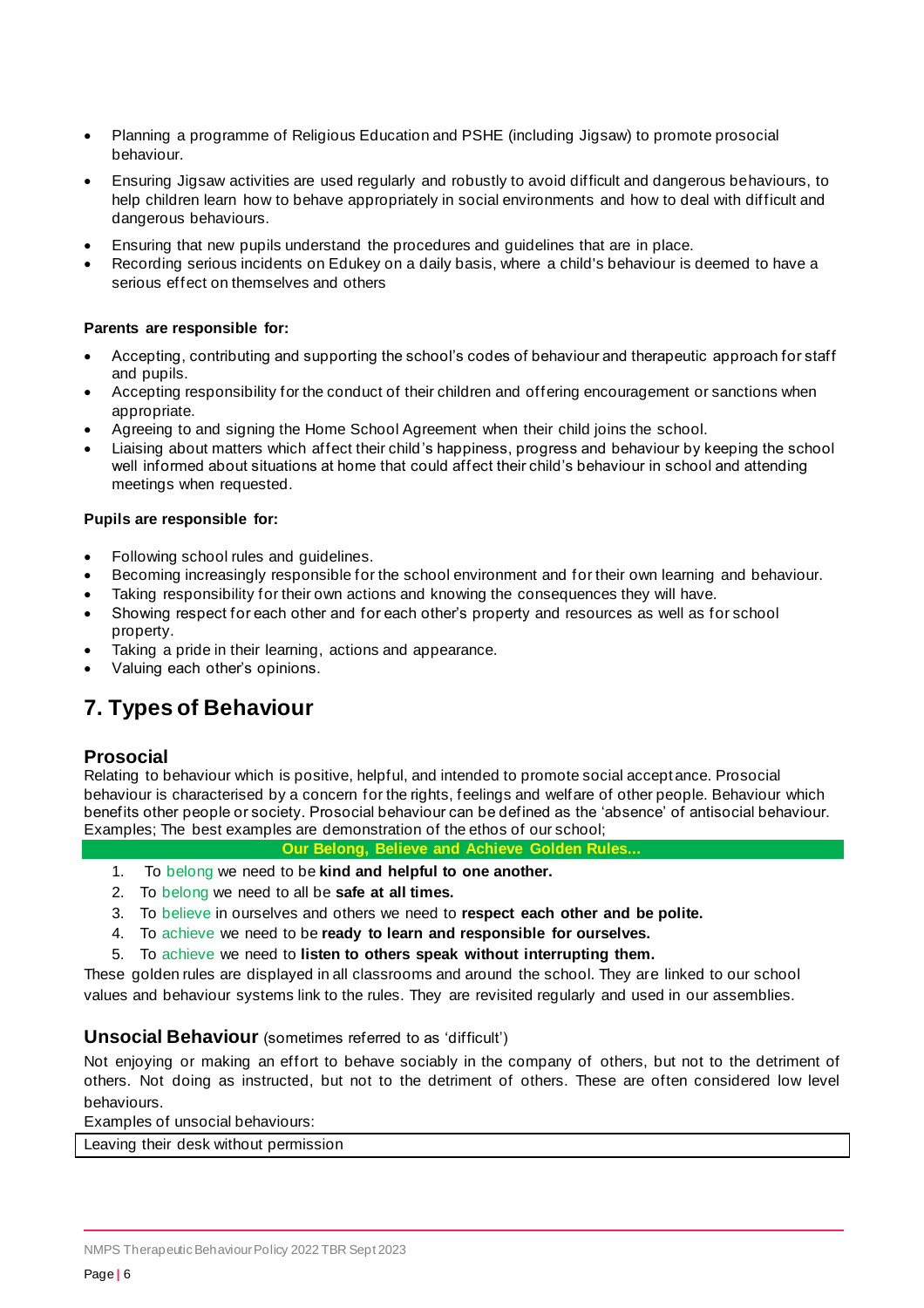Leaving the carpet during input/story without permission Refusing to complete the work set Refusing to get changed for PE Choosing to do another activity than the one the class are doing (reading/drawing on whiteboard etc) Rocking on their chair Calling out/talking to a friend Not listening to instructions Playing/fiddling with equipment

Please be aware, all of these behaviours could be a sign of needing help, attention or that they are bored or impatient. No unsocial behaviour should need SLT support unless it is persistent and disruptive and therefore becomes Antisocial.

## **Antisocial Behaviour** (sometimes referred to as dangerous)

Behaviour that causes harm to an individual, a group, to the community or to the environment. Behaviour that is likely to cause injury, harassment, alarm or distress. Behaviour that violates the rights of another person.

| <b>Antisocial behaviours</b>                      | <b>Dangerous antisocial behaviours</b>                    |
|---------------------------------------------------|-----------------------------------------------------------|
| Aggressive shouting/calling out disruptively      | Leaving the school building                               |
| Continued interruptions                           | Leaving the premises                                      |
| Swearing                                          | Spitting (directly at another)                            |
| Answering back, mimicking                         | Pushing aggressively                                      |
| Name calling                                      | Scratching                                                |
| Lying                                             | Pinching                                                  |
| Refusal to carry out an adult's request           | Hair pulling                                              |
| Distracting and/or disrupting others' learning by | Hittina                                                   |
| shouting, banging, making noises                  | Kicking                                                   |
| Throwing small equipment Leaving the classroom    | Fighting                                                  |
| without permission                                | <b>Biting</b>                                             |
| Damage to property/pushing over furniture         | Punching                                                  |
| Stealing                                          | Throwing furniture                                        |
|                                                   | Physical or verbal bullying (see anti-bullying policy for |
|                                                   | definitions)                                              |

It is important not to group unsocial behaviour with antisocial behaviour. The child who can find no reason to join in or complete a directed task is often showing considerable restraint in not allowing how they feel to result in behaviours that are antisocial.

It is often the response to unsocial behaviour inappropriately that drives the behaviour to become antisocial.

It is important to be aware that all of these behaviours could be a sign of needing help or attention and pup ils may be in a very heightened, anxious state – possibly due to factors outside of school – adults should be sympathetic of this and that their behaviour may be a cry for help

All antisocial behaviours need to be considered in terms of the reasons behind the behaviours: At times children are dealing with an overwhelming amount of stress and this will be the reason behind the antisocial behaviour:



#### **The window of stress tolerance**

A small amount of stress is a positive thing and can help with motivation.

The healthy body has capacity to hold small amounts of stress throughout the day.

Large amounts of toxic stress can trigger upset, confusion or flashback and can mean that you are overwhelmed (more likely to show antisocial behaviour)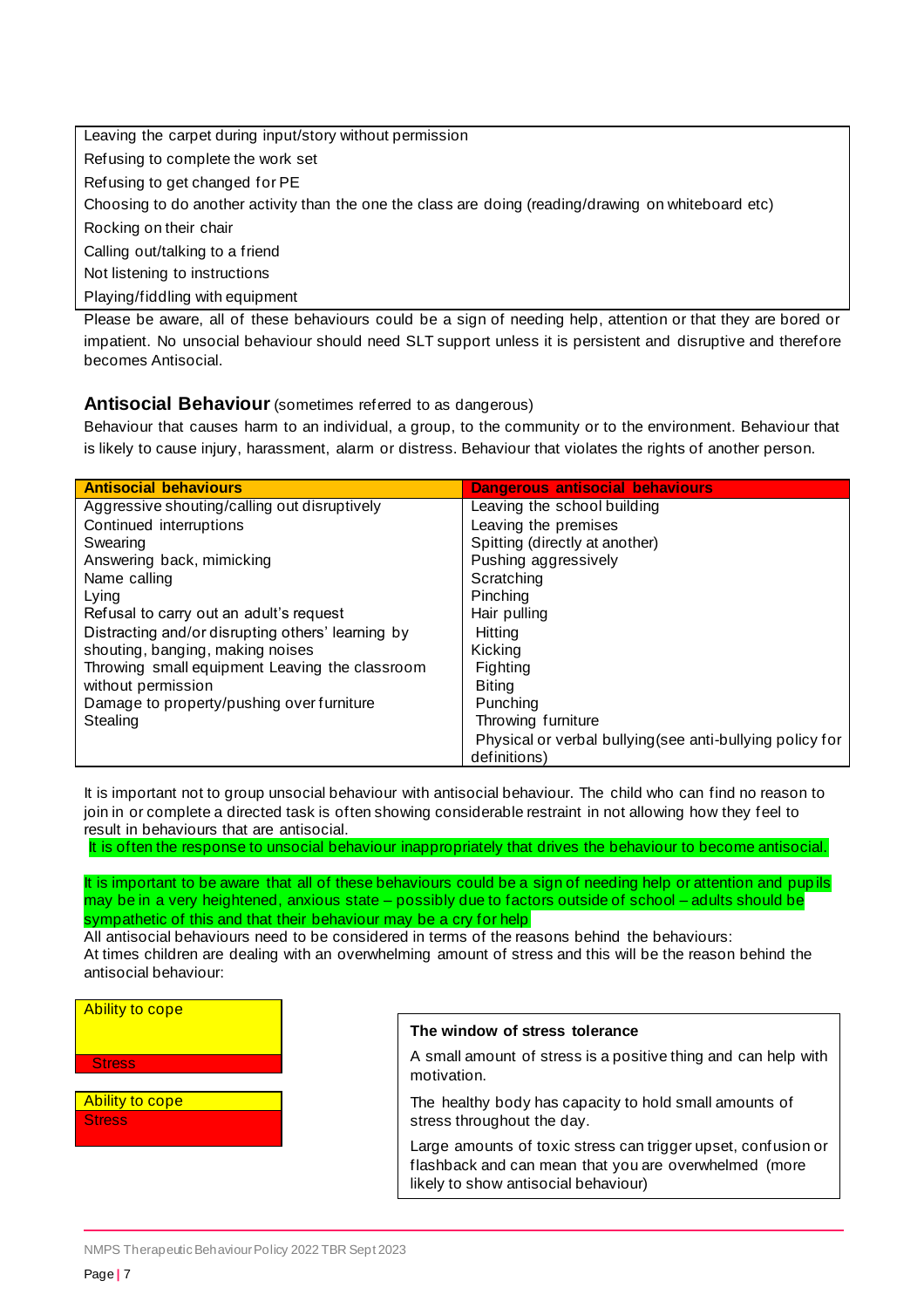#### **Impact of increased stress**

| <b>CALM</b><br><b>ALERT</b>          | <b>ALARM</b>                    | <b>FEAR</b><br><b>TERROR</b>       |  |
|--------------------------------------|---------------------------------|------------------------------------|--|
| <b>Social engagement</b>             | <b>Fight or Flight system</b>   | <b>Freeze system</b>               |  |
| Just the right state for learning    | Hyper arousal system            | Becomes powerless                  |  |
| Feels safe                           | Body language- fidgety/restless | Shut down- goes into shockl        |  |
| Can tap into exploratory/risk taking | Middle ear- tuned to high pitch | May take on another role- hysteria |  |
|                                      | Breathing fast                  | Middle ear-tunes out               |  |
|                                      | Speech changes                  | Shallow breathing, can't speak,    |  |
|                                      | Temperature changes             | rocking                            |  |

## **Conscious and sub-conscious behaviour**

**Subconscious behaviour** - unable to moderate or self-regulate **Conscious behaviour** - unwilling to moderate or self-regulate

#### **We believe that behaviour can be a mixture of both conscious and subconscious.**

Predominantly conscious behaviours serve the individual well enough to encourage them to use the behaviour despite any known potential consequence or punishment associated with the behaviour. Predominantly sub conscious behaviour is a sign of a failure to cope with an overwhelming feeling. For example, being overwhelmed with frustration or overwhelmed with anxiety (arousal) or overwhelmed with depression. If we punish conscious behaviours we often create conflict. If we punish subconscious behaviours we can often generate more of the negative feelings associated with injustice and the difficult or dangerous behaviours.

#### Supporting pupils ability to self-regulate

| <b>REGULATE</b><br>Teaches ho to shift<br>states                 | Consider that the child may be in a Negative stress system such as; Fight or Flight<br>system or Freeze system<br>DO NOT ASK THEM TO RUN OR CARRY OUT HIGH IMPACT ACTIVITIES - This<br>could heighten stress state further<br>Offer regulation activities; distraction, fidget toys, job or errand, heavy lifting, crunchy<br>snack<br>Mindfulness or safe zone and sensory activities<br>Play a game of thought, puzzle or other thought provoking distraction<br>Use a calm box/SOS bag or yoga/music |  |  |
|------------------------------------------------------------------|---------------------------------------------------------------------------------------------------------------------------------------------------------------------------------------------------------------------------------------------------------------------------------------------------------------------------------------------------------------------------------------------------------------------------------------------------------------------------------------------------------|--|--|
| <b>RELATE</b><br>Teaches relationship<br>building                | Warm, friendly, expressive face<br>Positive body language<br>Be attentive and in tune<br>Acknowledge feelings and meet body language<br>Let them know you are on their team, fellow traveler<br>Overcompensate for their past experiences                                                                                                                                                                                                                                                               |  |  |
| <b>REASON</b><br><b>Teaches</b><br>understanding of<br>behaviour | Reduce your words, chunk information<br>Use multi-sensory techniques to describe or relay facts - drawing<br>Drop the subject into a play situation or relate to own feelings/experience<br>Avoid lecturing                                                                                                                                                                                                                                                                                             |  |  |
| <b>REPAIR</b><br>Teaches how to shift<br>states                  | Fix it together - clear it up, mend it, give time back<br>Random acts of kindness - think of something that may make that person feel better<br>Avoid asking to say 'sorry', could ask them to check someone is okay<br>Do something together to reduce the shame                                                                                                                                                                                                                                       |  |  |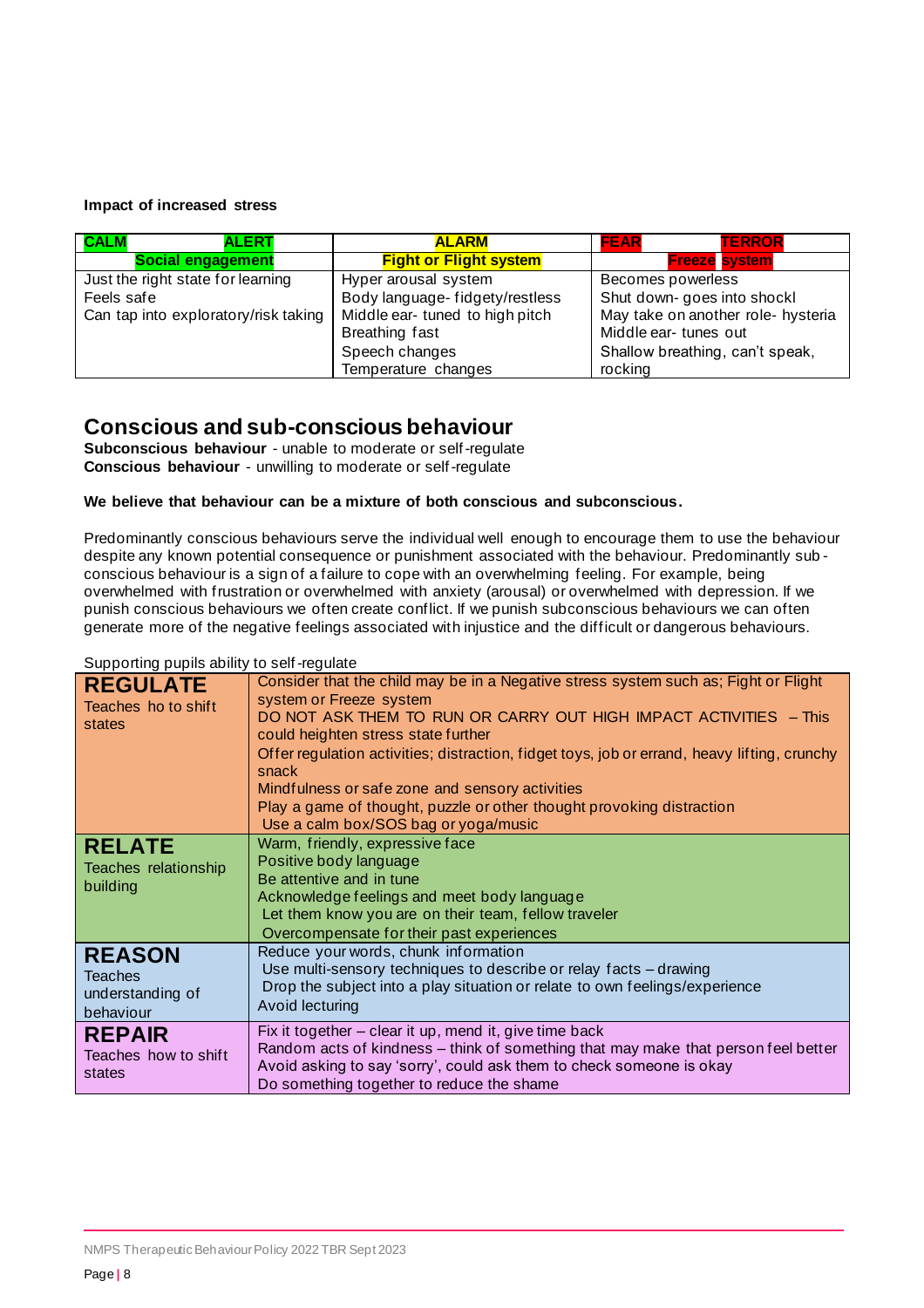## **8. Managing Anti-social behaviour**

Initially behaviour will be managed by class staff using previously agreed scripts and strategies. If behaviour escalates then SLT will be available to support.

Process:

Send a red card to the office.

Office will send an SLT member to class or area of school where incident has occurred.

SLT member will model therapeutic methods, take the class (so teacher can intervene) or remove child.

If a child leaves the classroom or the school premises SLT must be notified immediately.

(see appendix 2)

## **9. Reporting Behaviour incidents**

Significant antisocial (dangerous) incidents should be reported on behaviour form (appendix 7) and filed on Edukey.

Parents will be informed of these incidents.

Other incidents should be discussed with SLT and reported where necessary.

## **10. Exclusion**

All cases of serious anti-social (dangerous) behaviour should be considered individually and support and strategies explored in order to reduce the risk of exclusion.

Exclusion will be considered as a last resort and only if there are no other options to support the pupil. The Headteacher is the only person who can make a decision about external exclusion and this will be done considering the following DFE guidance as well as West Sussex guidance. In the Headteacher's absence the Assistant Headteacher will consult the Headteacher and a joint decision will be made. The governing body will be informed in cases of fixed term exclusions and will be consulted in the case of a permanent exclusion.

## **Internal Inclusion**

Will be considered where behaviour systems are not helping to change the pattern of behaviour. This will follow a conversation with parents.

## **External**

Will be considered for incidents of serious violence or continued disruption/all of the above have failed to change the behaviour.

External exclusion may be for a fixed term (usually 2-3 days) or permanent.

## **11. Use of Reasonable Force**

In the vast majority of situations, even of dangerously anti-social behaviours, reasonable force (according to the 'Guidelines of Reasonable Force') will be a last resort. However, it may be necessary to enforce restraining techniques if a child/adult is in immediate danger or if there is significant damage to property. If reasonable force has had to be used, this will be documented factually and parents and SLT notified.

## **12. Partnership with Parents**

We work closely with our parents to ensure the consistent approach of the Therapeutic behaviour policy. All individual plans and approaches are shared with parents and where appropriate parents are involved in the planning process of therapeutic strategies for individual pupils. Parents will be informed, where appropriate, and invited to meetings with outside professionals. Parents will be informed of all incidents of Dangerous antisocial behaviour and their protective consequences.

## **13. Monitoring, Assessment and Evaluation**

Individual therapeutic plans will be evaluated by each teacher

- The Boxall assessment may be used as a form of measuring progress for pupils with difficult or dangerous behaviour
- ELSA notes, plans and evaluations will help measure progress of the therapeutic approach
- The SENCo, AHT and Headteacher will continue to monitor the impact of the approach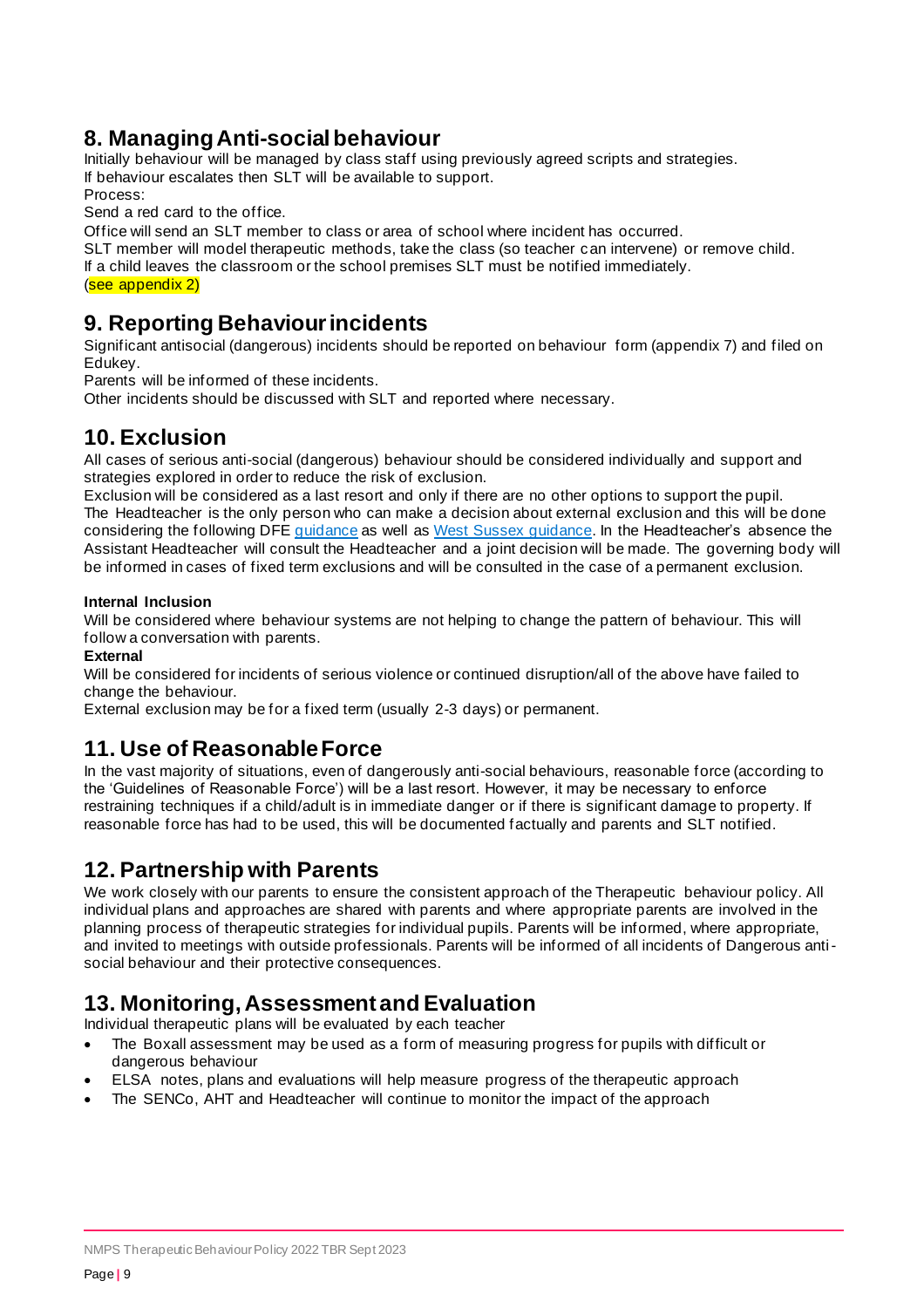## **14. Links with other policies**

This document links to the following policies:

- > Anti-Bullying Policy
- > SEN Policy
- Use of Reasonable Force Guidelines
- Equality Policy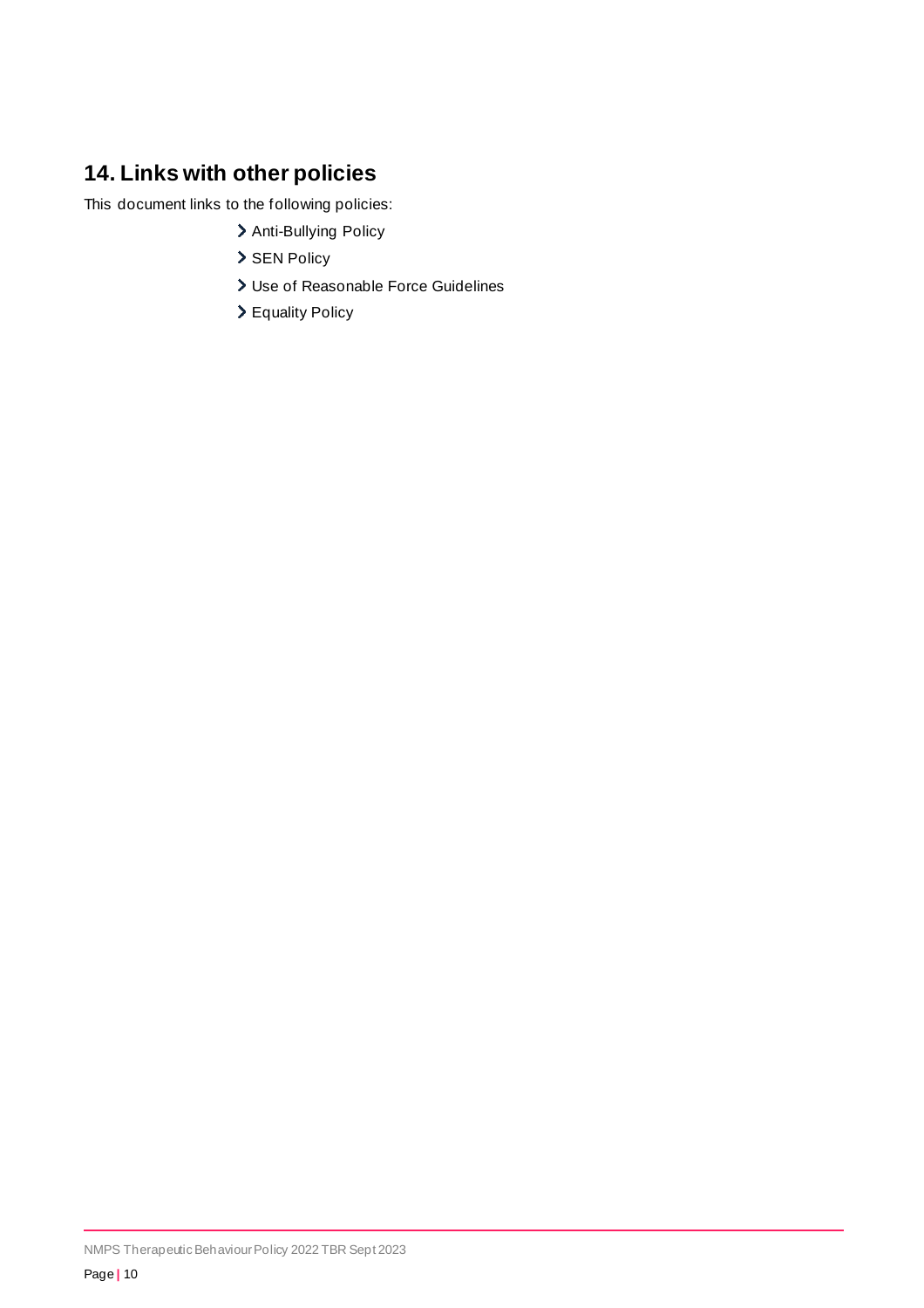Appendix 1 Restorative Conversation

## **Restorative Practice**

- 1. What happened?
- 2. (What were you thinking at the time?)
- 3. How were you feeling?
- 4. Who has been affected by this?
- 5. What do you need to do to make things right?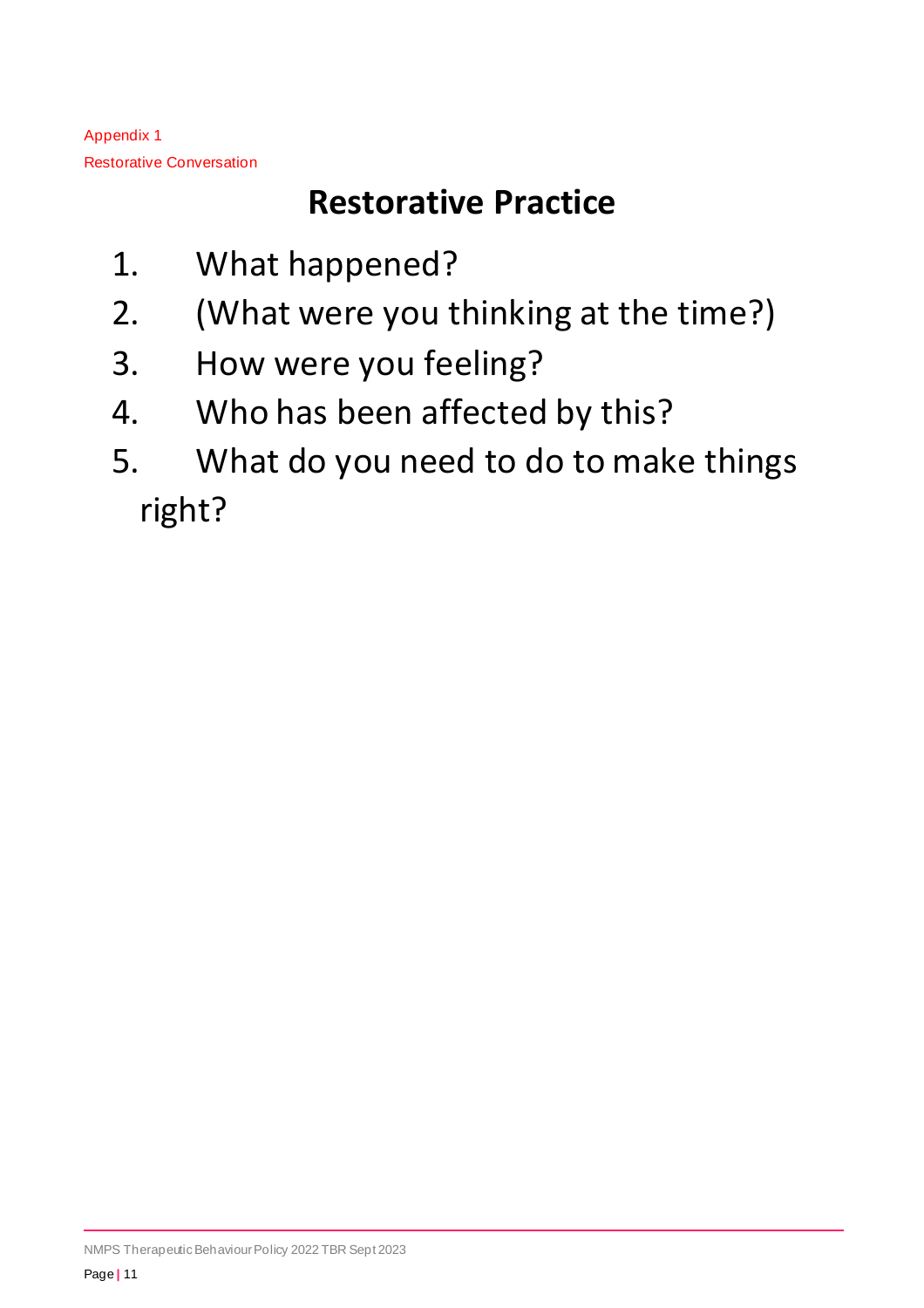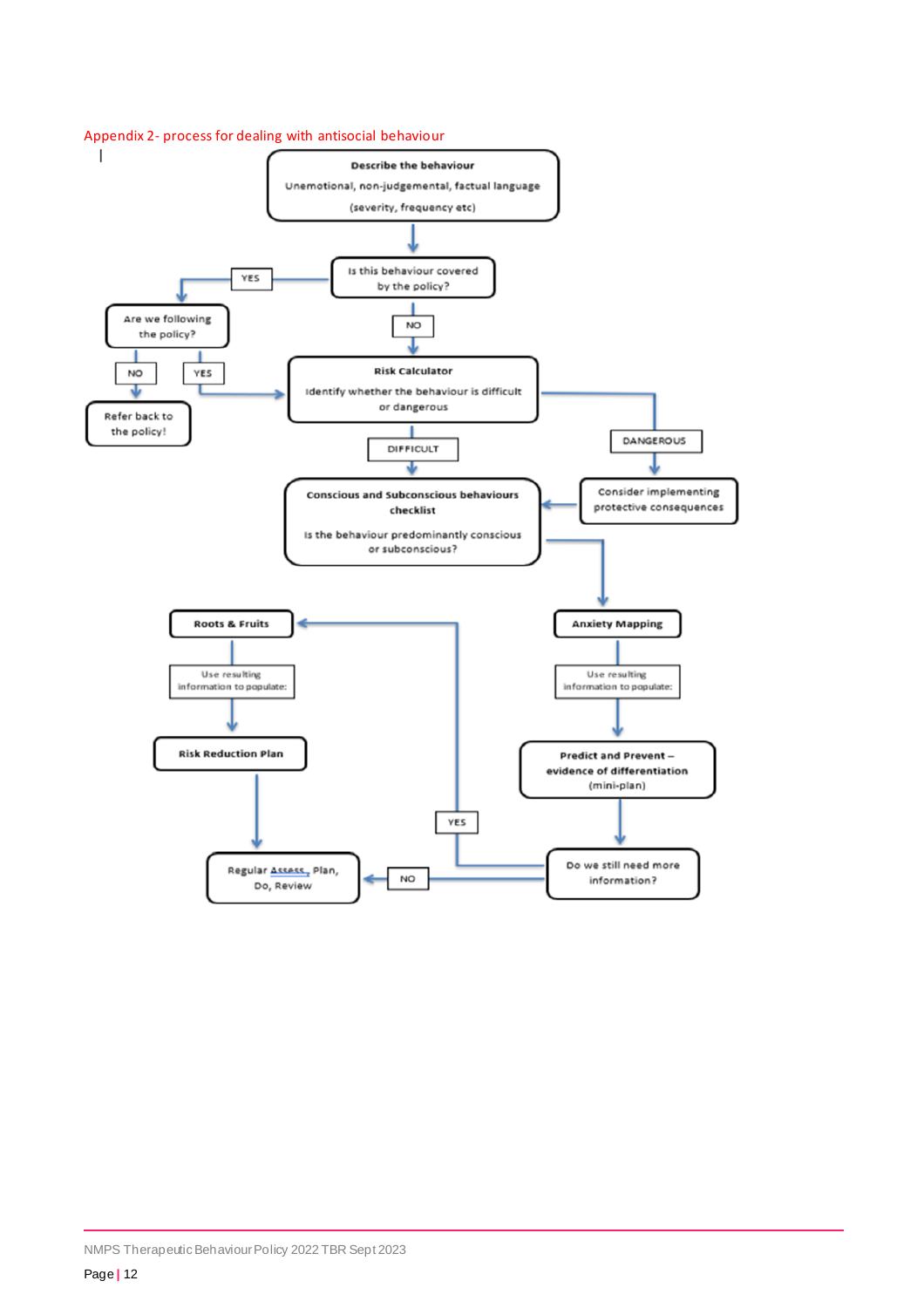#### Appendix 3- reinforcing prosocial behaviours

#### Prosocial behaviours

Children expect feedback on their prosocial behaviour and are used to having prosocial behaviour recognised. Such acts as picking up litter, holding a door open, being polite etc are not taken for granted but also not overly celebrated/rewarded – a thank you and appreciation but not a sticker/certificate.

When children feel safe, liked, replete, praised, rewarded, included, involved, consulted, motiv ated, heard, rested, successful, accepted, needed, appreciated and nurtured they are more likely to behave pro -socially.

Create a calm and well-ordered environment for teaching and learning and fostering a pride in it.

Lessons are well-planned and children are motivated and keen to learn – no learning time is wasted.

We value the prosocial behaviours described as The Golden Rules;

- 1. To belong we need to be **kind and helpful to one another.**
- 2. To belong we need to all be **safe at all times.**
- 3. To believe in ourselves and others we need to **respect each other and be polite.**
- 4. To achieve we need to be **ready to learn and responsible for ourselves.**
- 5. To achieve we need to **listen to others speak without interrupting them.**

#### **Positive Reinforcement Ideas;**

- Non-verbal examples are good for not interrupting the learning eg Thumbs up, point to your own smile
- Words of encouragement be specific and tell them what you are praising them for! (Praise for specific, small prosocial behaviours increases the chance of others following)
- 'I have noticed …….
- Stickers can be given for particular encouragement
- Peers encouraging each other
- Use of recognition board to celebrate positive
- Certificates (all given 'privately' in class)
- Inform parents verbally at pick up time, phone call, post-cards and notes home
- Send to another teacher in the team or their previous teacher
- Send to Assistant Headteacher to show good work
- Send to Headteacher to show good work
- Whole class celebrations- in celebration assembly with children involved in choosing reasons.
- Whole class rewards for positive behaviour
- Use of Jigsaw weekly celebrations
- •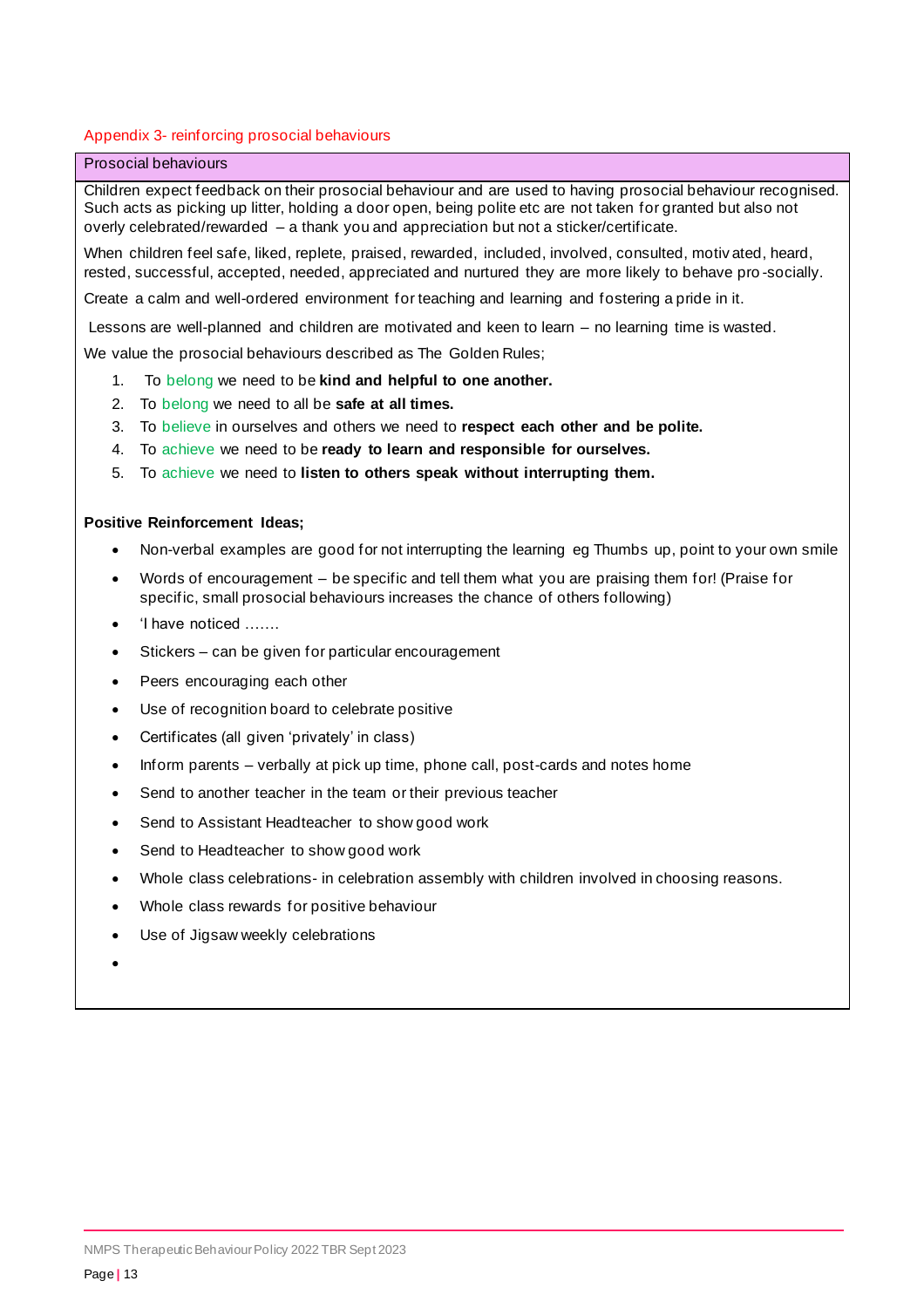## Appendix 4 consequences of actions

| <b>Types of behaviour</b>                                                                                                                                                                                                                                                                                                                                                                                                                                                               | <b>Consequences</b>                                                                                                                                                                                                                                                                                                                                                                                                                                                                                          |
|-----------------------------------------------------------------------------------------------------------------------------------------------------------------------------------------------------------------------------------------------------------------------------------------------------------------------------------------------------------------------------------------------------------------------------------------------------------------------------------------|--------------------------------------------------------------------------------------------------------------------------------------------------------------------------------------------------------------------------------------------------------------------------------------------------------------------------------------------------------------------------------------------------------------------------------------------------------------------------------------------------------------|
| Step 1 unsocial (low level) behaviours<br><b>Calling out</b><br>$\bullet$<br>Moving out of the space<br>$\bullet$<br>Interrupting another member of the class or teacher<br>$\bullet$<br><b>Singing and sounds</b><br>$\bullet$<br><b>Tapping rulers</b><br>$\bullet$<br><b>Answering back</b><br>$\bullet$<br>Not working or refusal to work<br>$\bullet$<br>Drawing when should be listening<br>$\bullet$<br>Swinging on chair<br>$\bullet$<br>Leaving desk/carpet without permission | 1. Reinforce in a positive way<br>Thank you for being enthusiastic<br>Thank you for having an answer<br>Thank you for sharing with your partner<br>2. Use a question to question<br>behaviour<br>Is this an appropriate behaviour?<br>Does this behaviour reflect our school<br>rules? Are we following the school rules?<br>Is this a good choice? Do you think you<br>could make a better choice?                                                                                                          |
| Step 2 repeated unsocial behaviours                                                                                                                                                                                                                                                                                                                                                                                                                                                     | 1. Adult will make it clear that any work<br>will need to be completed in their own<br>time<br>The paper/form will be discussed during a<br>Break on the day<br>What happened?<br>What were you thinking at the time?<br>Who has been affected by what you did?<br>What do you think should happen next?<br>If relevant you could use<br><b>Picture</b><br>Letter<br>Apology<br><b>Finish work</b><br>Repair<br>Conversation<br>If behaviours continue then reflection<br>2.<br>takes places in Golden Time. |
| <b>Step 3 Antisocial behaviours</b><br>Aggressive shouting/calling out disruptively Continued<br>interruptions<br>Swearing<br>Answering back, mimicking<br>Name calling<br>Lying<br>Refusal to carry out an adult's request<br>Distracting and/or disrupting others' learning by shouting,<br>banging, making noises<br>Throwing small equipment<br>Leaving the classroom without permission<br>Damage to property/pushing over furniture<br>Stealing                                   | 1.<br>Use restorative conversation.<br>2.<br>Link consequence to action-<br>incomplete work must be completed,<br>apology/restoration if someone is hurt<br>or upset, time to practice following an<br>instruction, safe space created,<br>tidying space, cleaning area, helping<br>to repair,                                                                                                                                                                                                               |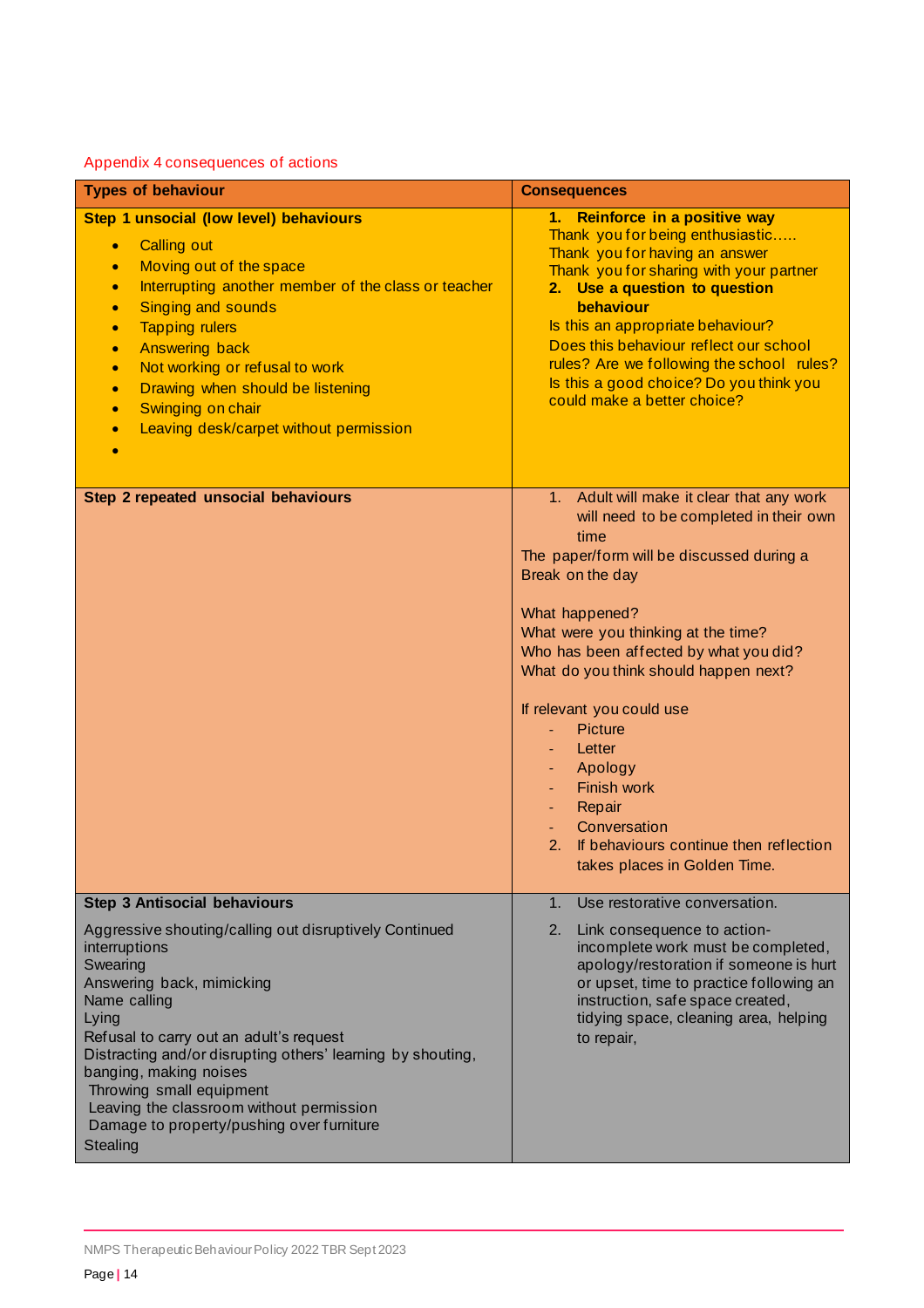| Step 4 Dangerous antisocial behaviours                                                                                                                                                                                                                                                                                                  | Incident reported internally                                                                                                                                            |
|-----------------------------------------------------------------------------------------------------------------------------------------------------------------------------------------------------------------------------------------------------------------------------------------------------------------------------------------|-------------------------------------------------------------------------------------------------------------------------------------------------------------------------|
| Leaving the school building<br>Leaving the premises<br>Spitting (directly at another)<br>Pushing aggressively<br>Scratching<br>Pinching<br>Hair pulling<br><b>Hitting</b><br>Kicking<br><b>Fighting</b><br><b>Biting</b><br>Punching<br>Throwing furniture<br>Physical or verbal bullying (see anti-bullying policy for<br>definitions) | Incident reported to parents<br>Consequence linked to action-limit to outside<br>space, restricted activities, escorted in<br>breaktimes, differentiated teaching space |
|                                                                                                                                                                                                                                                                                                                                         | In some extreme cases reasonable force may<br>be required (see policy) or exclusion may be<br>considered.                                                               |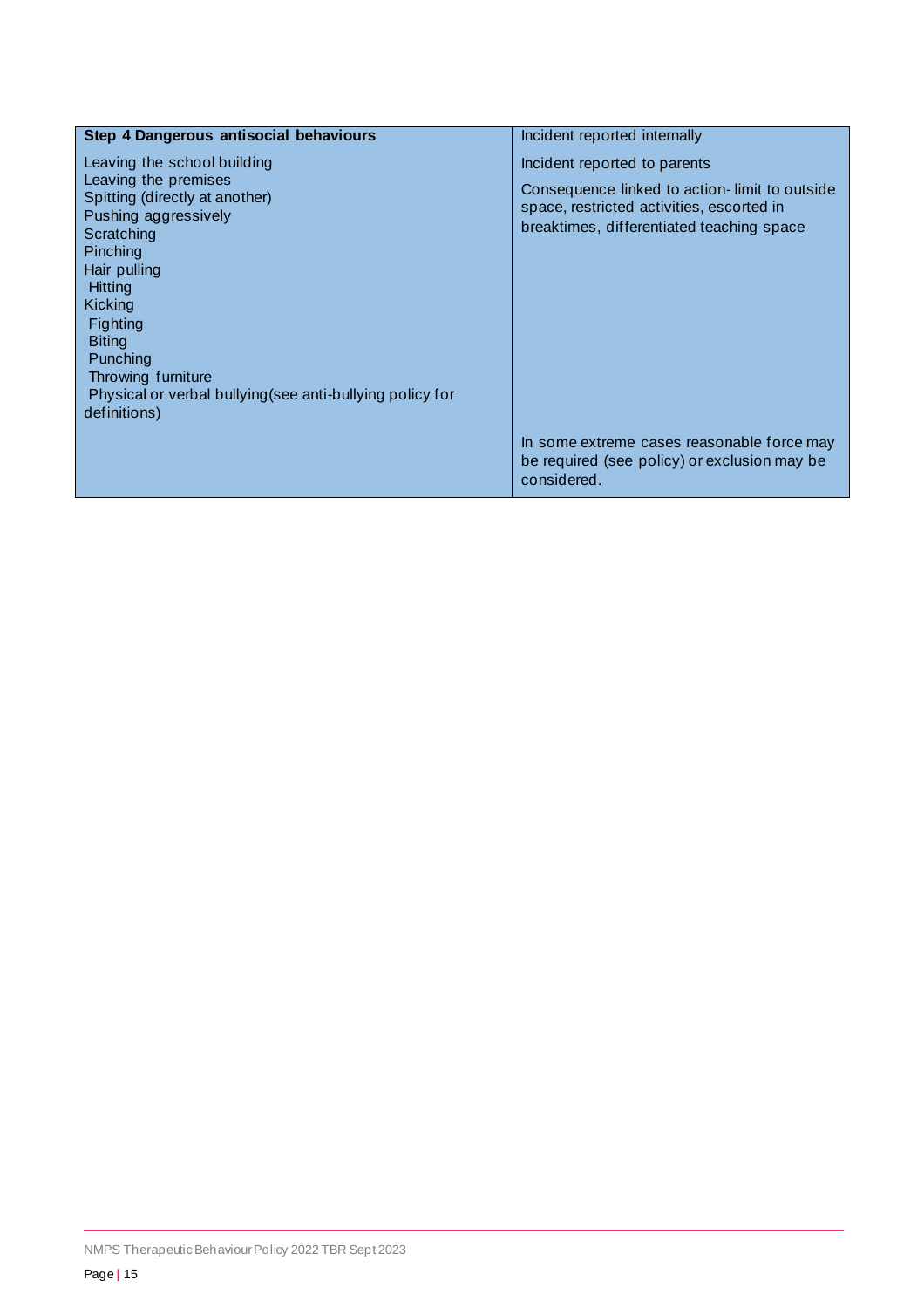Appendix 5- The Therapeutic Tree (tool to begin to analyse behaviours)



Therapeutic Thinking @ January 2019

 $\star$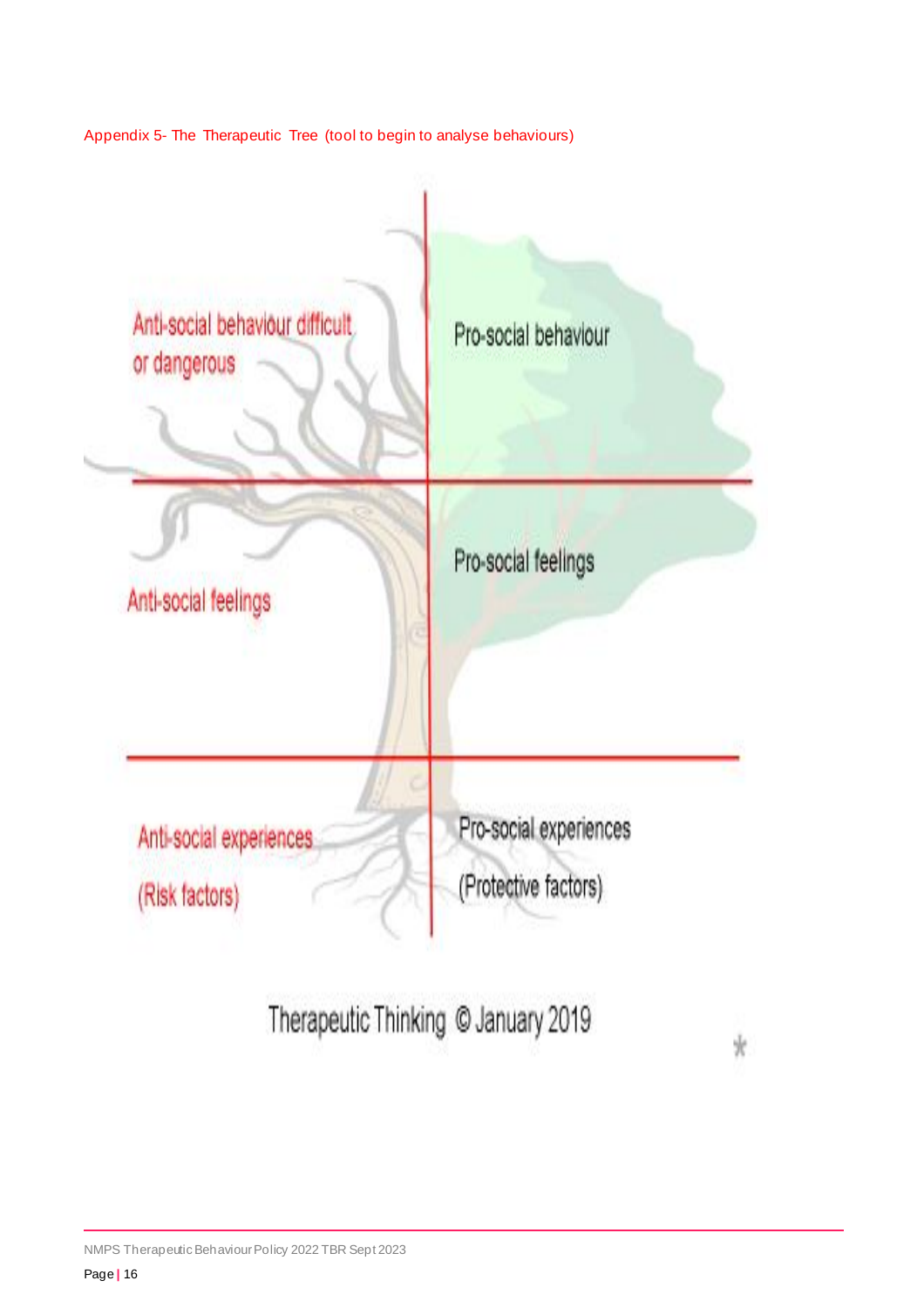## Appendix 6 Therapeutic plan

## **Therapeutic Plan (Doc 2)**

| Name: |  |                                                                                      |       |                     |
|-------|--|--------------------------------------------------------------------------------------|-------|---------------------|
|       |  |                                                                                      |       |                     |
|       |  | DOB:<br>Risk reduction measures and differentiated measures (to respond to triggers) | Date: | <b>Review Date:</b> |
| Photo |  |                                                                                      |       |                     |

| Pro social / positive behaviour | <b>Strategies to respond</b> |
|---------------------------------|------------------------------|
|                                 |                              |
|                                 |                              |
|                                 |                              |
|                                 |                              |
|                                 |                              |
|                                 |                              |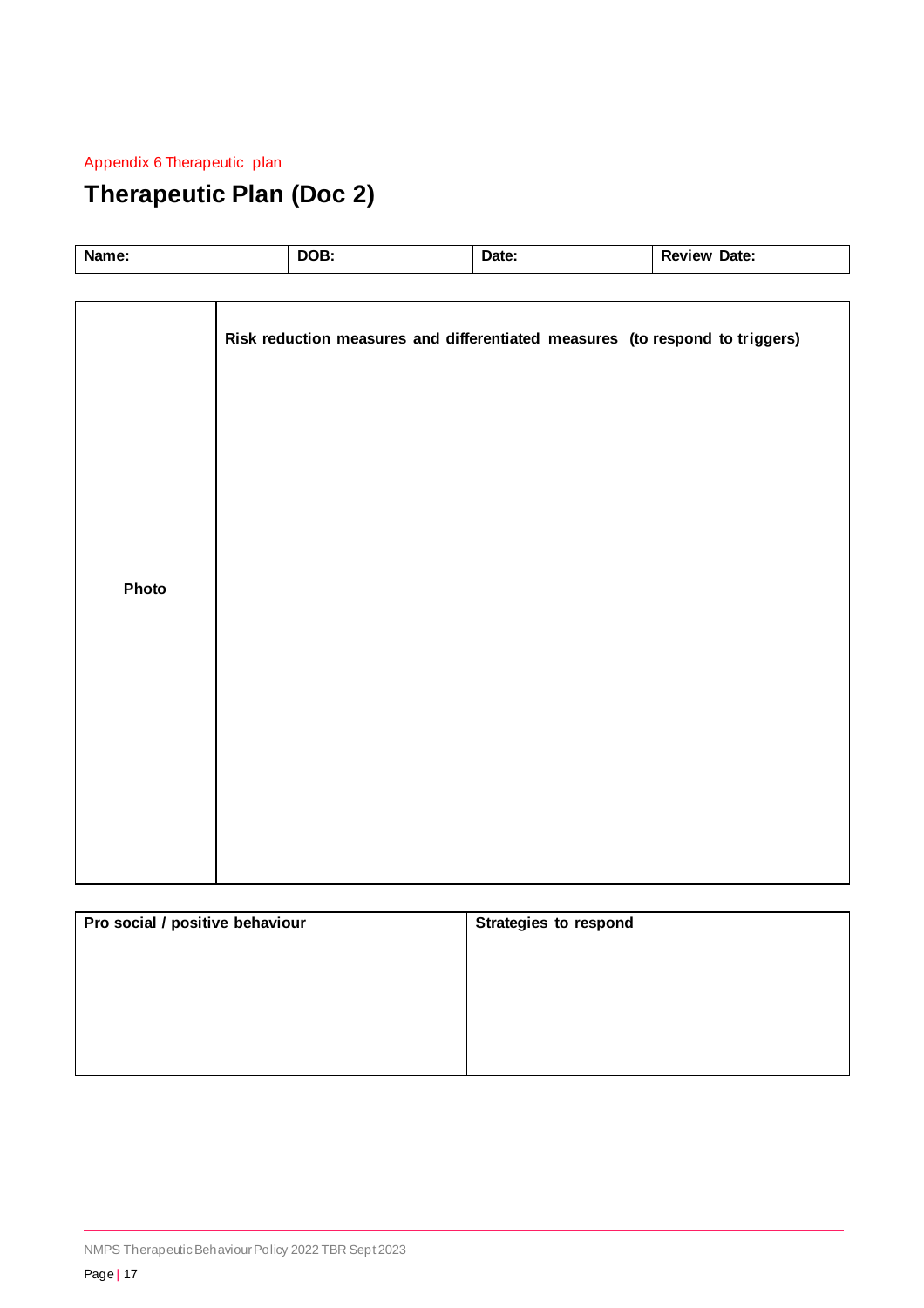| Anxiety / DIFFICULT behaviours              | <b>Strategies to respond</b> |
|---------------------------------------------|------------------------------|
| Crisis / DANGEROUS behaviours               | <b>Strategies to respond</b> |
| Post incident recovery and debrief measures |                              |

**Signature of Plan Co-ordinator………………………………… Date ……………….**

**Signature of Parent / Carer……………………………………… Date ………………**

**Signature of Young Person………………………………………Date……………….**